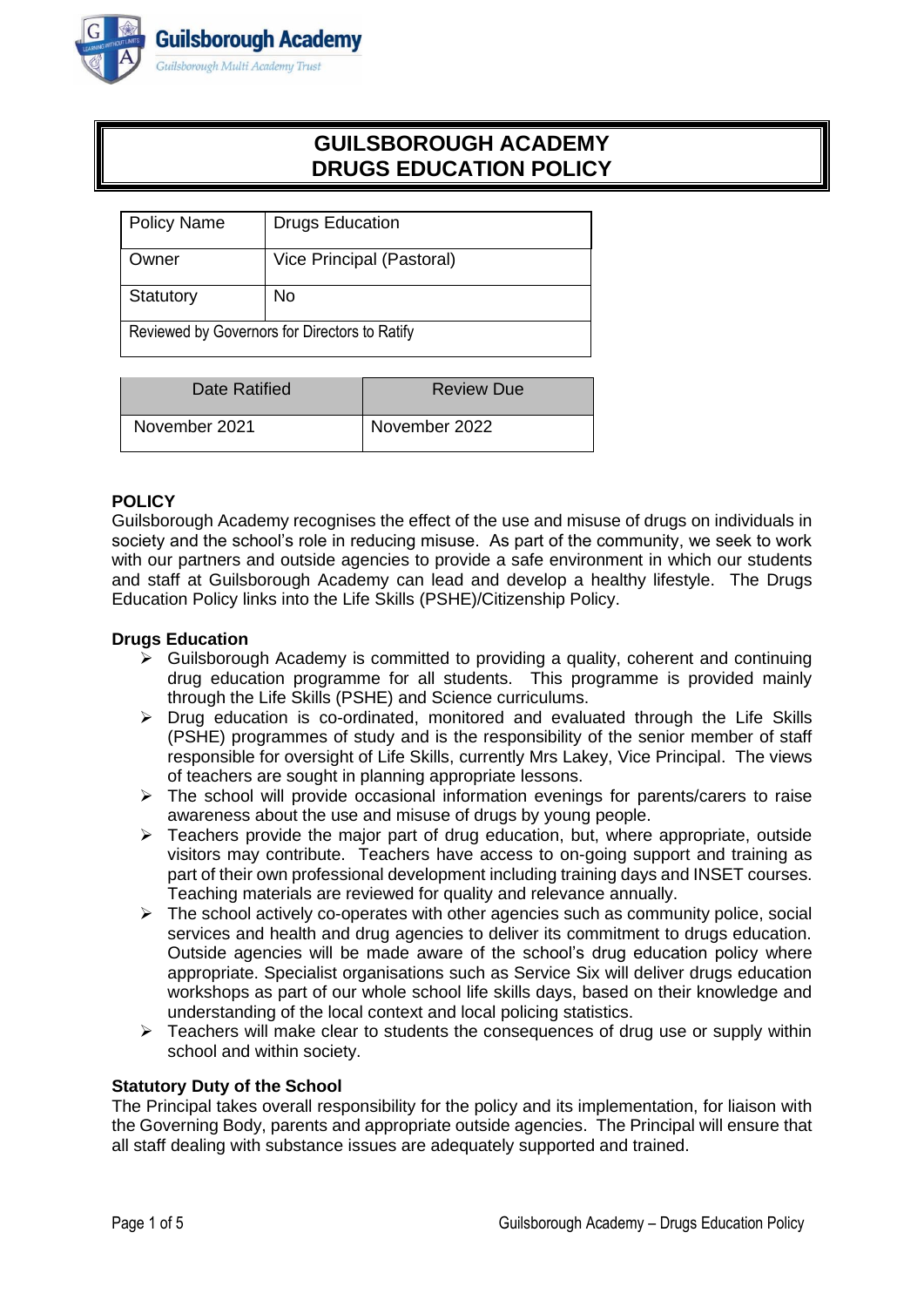

The Co-ordinator for Life Skills has oversight for drugs education within the Life Skills schemes of work. The scheme of work has a flightpath of learning outcomes, which pupils in each year group receiving age appropriate and timely drugs education each academic year throughout their school life. The topics covered have been mapped against the new DfE guidance on RSE for 2020. Drugs education will now form part of the new compulsory Health Education curriculum.

The Vice Principal has responsibility for updating the Drugs policy with Governors and dealing with drugs issues in school.

## **The purpose of this policy is to:**

- Clarify the legal requirements and responsibilities of the school
- Reinforce and safeguard the health and safety of students and others who use the school
- Clarify the school's approach to drugs for all staff, students, governors, parents/carers, external agencies and the wider community
- Give guidance on developing, implementing and monitoring the drug education programme
- Enable staff to manage drugs on school premises, and any incidents that occur, with confidence and consistency, and in the best interests of those involved
- Ensure that the response to incidents involving drugs complements the overall approach to drug education and the values and ethos of the school
- Provide a basis for evaluating the effectiveness of the school drug education programme and the management of incidents involving illegal and other unauthorised drugs
- Reinforce the role of the school in contributing to local and national strategies.

## **Where and to whom the policy applies:**

This policy applies to all staff, students, parents/carers, governors and partner agencies working in Guilsborough Academy. It includes journeys to and from school, work experience, educational visits, working with external educational providers and anytime where a student is the responsibility or representing the school. Students must not bring controlled drugs, cigarettes (including e-cigarettes, vapes or accompanying equipment) or alcohol onto the school site at any time.

## **The definition of a drug given by the United Nations Office on Drugs and Crime is:**

A substance people take to change the way they feel, think or behave.

The terms 'drugs' and 'drug education', unless otherwise stated, are used throughout this document to refer to all drugs:

- All illegal drugs
- All legal drugs, including alcohol, tobacco, volatile substances (those giving off a gas or vapour which can be inhaled), ketamine, khat and alkyl nitrites (known as poppers)
- All over-the-counter and prescription medicines
- All newly developed chemical substances intended to be taken for hallucinogenic effect, even if they are no included in drugs legislation
- All prescribed medicines when used by anyone other than the named patient
- All new psychoactive substances (NPS) are designed to mimic the effect of illegal drugs but are structurally different enough to avoid being classed as illegal under the Misuse of Drugs Act 1971 amended 2005.

## **The academy's stance towards drugs, health and the needs of students:**

Guilsborough Academy has a zero tolerance policy towards the possession, being under the influence of, use or supply of illegal and other unauthorised drugs within the school boundaries. If any student is found in possession of a suspicious substance, or related equipment, it will be taken from him/her. The Principal will be informed. The student will then be interviewed by a member of the Leadership Team. The police will be consulted concerning the nature of the substance. If it is believed to be an illegal drug, the student will be isolated immediately and his/her parents/carers called to the school as soon as possible. The Principal or designated member of staff will speak to them and the student can expect to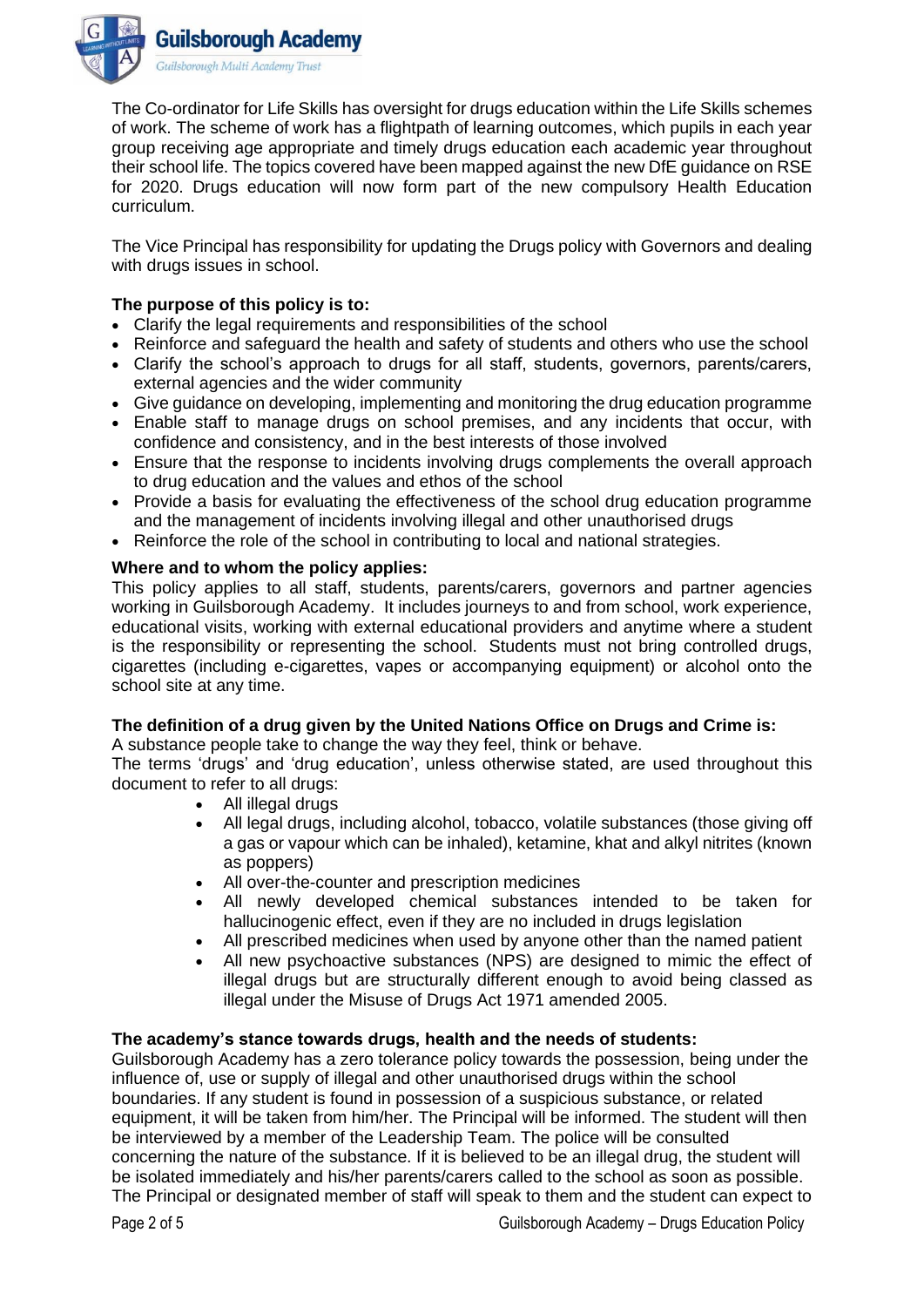

be permanently excluded. The illegal drug will be handed to the police who may prosecute the student.

Failure to comply with this policy will result in Fixed Term or Permanent exclusion, as outlined within the schools exclusions policy. The management of drugs at school is consistent with the guidelines set out in 2018 DfE document called 'Screening, Searching and Confiscation.'

The school recognises that there are instances where other non-controlled drugs may legitimately be in school.

#### **Medicines**

Some students may require medicines that have been prescribed for their medical condition during the school day. Staffing, administration, storage and record keeping procedures are all clearly managed by pastoral support. School staff do not give non-prescribed medication to students unless supplied with written authorisation by parent/carer.

#### **Volatile Substances**

Some solvents or hazardous chemicals are legitimately used by school staff or students. These substances are stored securely (in line with COSHH regulations) and managed to prevent inappropriate access or use. Arrangements are set out in the school's health and safety policy.

#### **Alcohol**

Alcohol is a depressant drug, particularly when taken in large quantities. Even at low levels the potential for serious accidents arises. The Licencing Act of 1964 makes it generally illegal for alcohol to be sold to anyone under the age of 18, or for a person under 18 to buy alcohol.

In keeping with our duty of care, employees are not permitted to consume alcohol during the school day, or at any time when they will be subsequently supervising children. The school recognises that there may be occasions when a member of staff may experience difficulties in relation to alcohol misuse outside of school. Staff are encouraged to discuss this with line mangers so that support can be put in place.

## **Tobacco**

Smoking is the single most preventable cause of premature death and ill health in our society. It is an offence for children under 18 years to be sold tobacco products. At Guilsborough Academy we consider the use of e-cigarettes (commonly known as vaping) to come under this category.

The minimum age for smoking is 18 and schools are subject to the same smoke free legislation as other premises. The school can provide information and support for smokers to quit.

#### **Staff Responsibility**

At Guilsborough Academy all staff (teaching and non-teaching) have a responsibility to report any concerns to a senior member of staff immediately.

## **Drugs Education**

## **The school delivers a balanced curriculum which:**

- Promotes the spiritual, moral, cultural, mental and physical development of students at the school and of society
- Prepares students at the school for the opportunities, responsibilities and experiences of adult life.
- Develops understanding of the negative impact drugs have on health and wellbeing, as outlined in statutory guidance on Health Education (RSE 2020)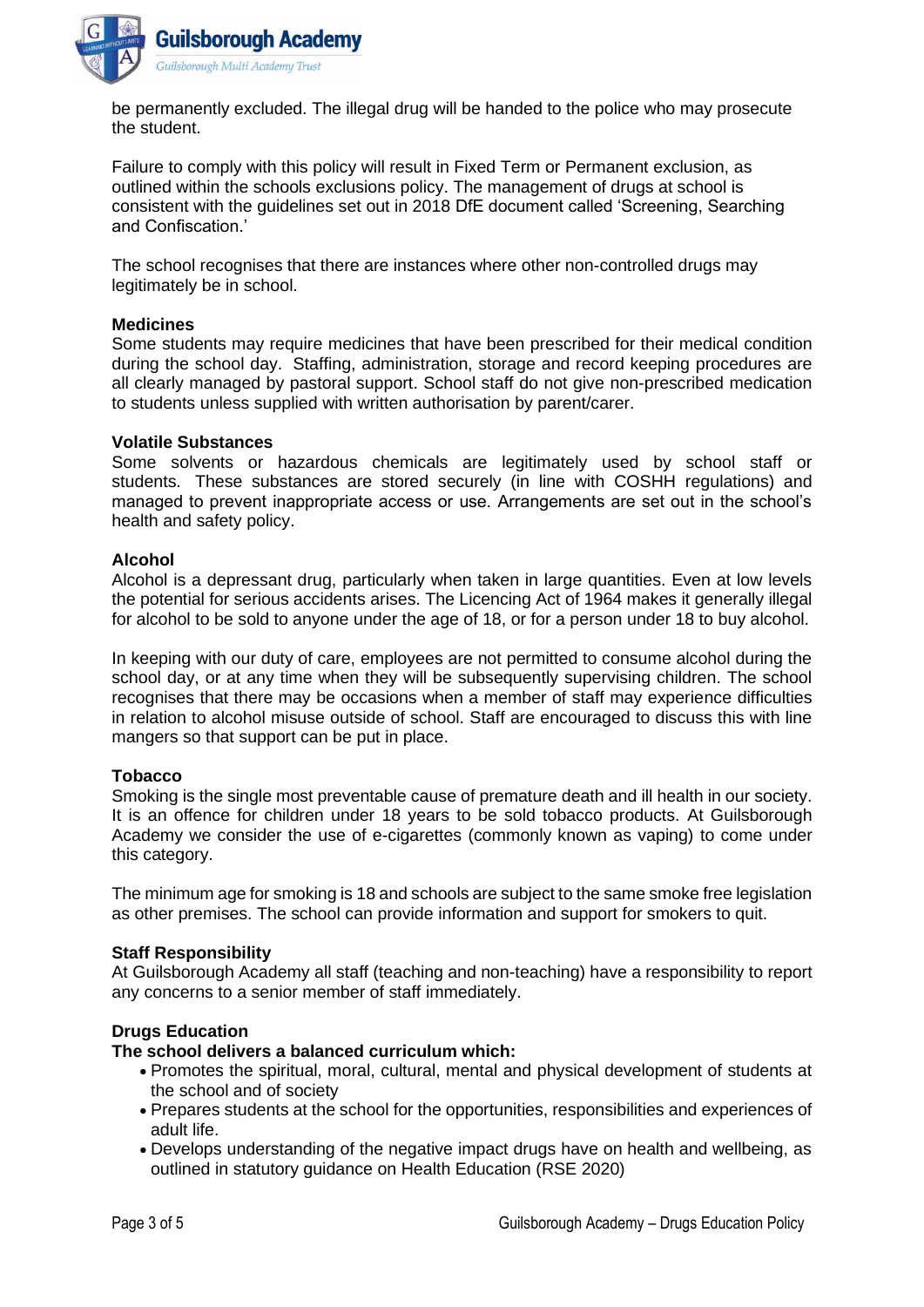

Drug education is a major component of drug prevention and is an important aspect of the school curriculum. Its aim is to provide opportunities for students to develop their **knowledge, skills, attitudes** and understanding about drugs and appreciate the benefits of a healthy lifestyle, relating this to their own and others' actions. It aims to:

- i. Increase students' **knowledge** and understanding and clarify misconceptions about:
	- The short- and long-term effects and risks of drugs
- The rules and laws relating to drugs
- The impact of drugs on individuals, families and communities
- The prevalence and acceptability of drug use among peers
- The complex moral, social, emotional and political issues surrounding drugs
- ii. Develop students' personal and social **skills** to make informed decisions and keep themselves safe and healthy, including:
	- Assessing, avoiding and managing risk
	- Communicating effectively
	- Resisting pressures
	- Finding information, help and advice
	- Devising problem-solving and coping strategies
	- Developing self-awareness and self-esteem
- iii. Enable students to explore their own and other peoples' attitudes towards drugs, drug use and drug users, including challenging stereotypes, and exploring media and social influences.

Drug education is delivered through a well-planned cross-curricular programme, including assemblies, Life Skills and science lessons.

At Key Stage 3 students learn more about the effects and risks of drugs and the laws relating to drugs. They learn the skills to recognise and manage risk and to resist pressures. They continue to develop the skills to make choices for a healthy lifestyle and learn about where to go for help and advice.

At Key Stage 4 students build on their knowledge and learn more about the effects of drug misuse on family, friends, community and society. They gain greater understanding through clarifying their opinions and attitudes in discussions and debate and considering the consequences of their decisions.

Teachers may need to focus more on developing students' confidence and skills to manage situations, which require making decisions about drugs. This may include developing competence to manage medicines responsibly, staying safe and understanding and managing feelings. Teachers will pay particular attention to enabling students to seek help and support when they need it.

## **Methodology and resources**

- Drug education is delivered within a safe, secure and supportive learning environment.
- Ground rules are set out, and teachers and students right to privacy is respected. Boundaries of discussions are made clear.
- Group agreements are made to help to foster mutual respect and an environment in which students feel comfortable and ready to listen to and discuss each other's opinions.
- Distancing techniques can be adopted through role play/anonymous question boxes.
- Staff are advised to sometimes answer difficult questions on an individual basis.
- A variety of teaching resources are outlined in the Life Skills scheme of work, with lessons mapped to meet the new health education requirement as part of RSE 2020
- External contributors may include the Police, the prison service, AQUARIUS and Service Six. The "Talk to Frank" website is also recommended.
- DFE and ACPO(Association of Chief Police Officers) Drug Advice for Schools

Page 4 of 5 Guilsborough Academy – Drugs Education Policy